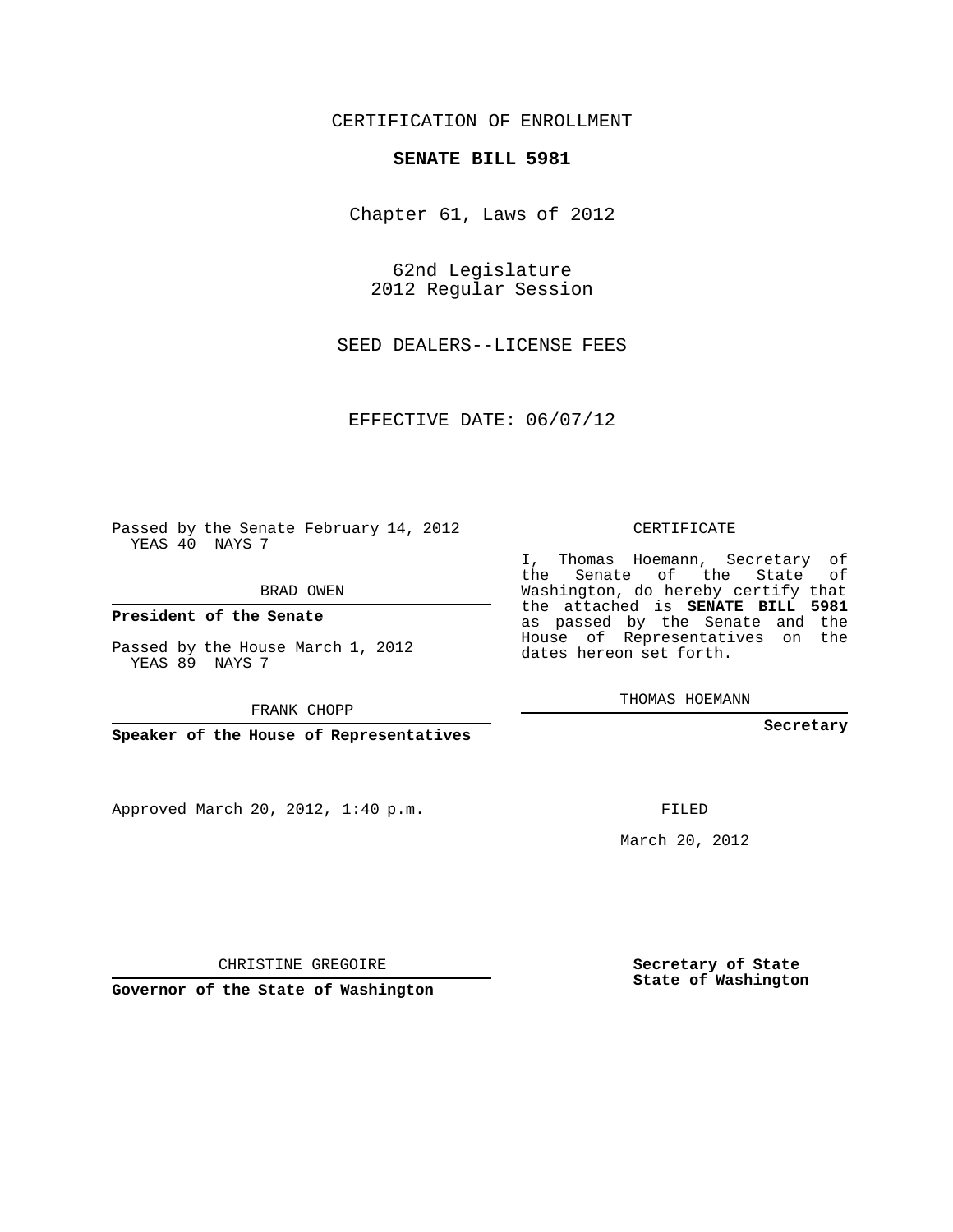## **SENATE BILL 5981** \_\_\_\_\_\_\_\_\_\_\_\_\_\_\_\_\_\_\_\_\_\_\_\_\_\_\_\_\_\_\_\_\_\_\_\_\_\_\_\_\_\_\_\_\_

\_\_\_\_\_\_\_\_\_\_\_\_\_\_\_\_\_\_\_\_\_\_\_\_\_\_\_\_\_\_\_\_\_\_\_\_\_\_\_\_\_\_\_\_\_

Passed Legislature - 2012 Regular Session

## **State of Washington 62nd Legislature 2011 2nd Special Session**

**By** Senators Schoesler, Hatfield, and Honeyford

Read first time 12/07/11. Referred to Committee on Agriculture, Water & Rural Economic Development.

 1 AN ACT Relating to seed dealer license fees; and amending RCW 2 15.49.380.

3 BE IT ENACTED BY THE LEGISLATURE OF THE STATE OF WASHINGTON:

 4 **Sec. 1.** RCW 15.49.380 and 2010 c 8 s 6064 are each amended to read 5 as follows:

 (1) No person shall distribute seeds without having obtained a dealer's license for each regular place of business: PROVIDED, That no license shall be required of a person who distributes seeds only in sealed packages of eight ounces or less, packed by a seed labeling registrant and bearing the name and address of the registrant: PROVIDED FURTHER, That a license shall not be required of any grower selling seeds of his or her own production exclusively. Such seed sold by such grower must be properly labeled as provided in this chapter. 14 Each dealer's license shall cost one hundred twenty-five dollars, shall be issued through the master license system, shall bear the date of 16 issue, shall expire on the master license expiration date<sub> *and shall be</sub>* prominently displayed in each place of business.

18 (2) Persons custom conditioning and/or custom treating seeds for